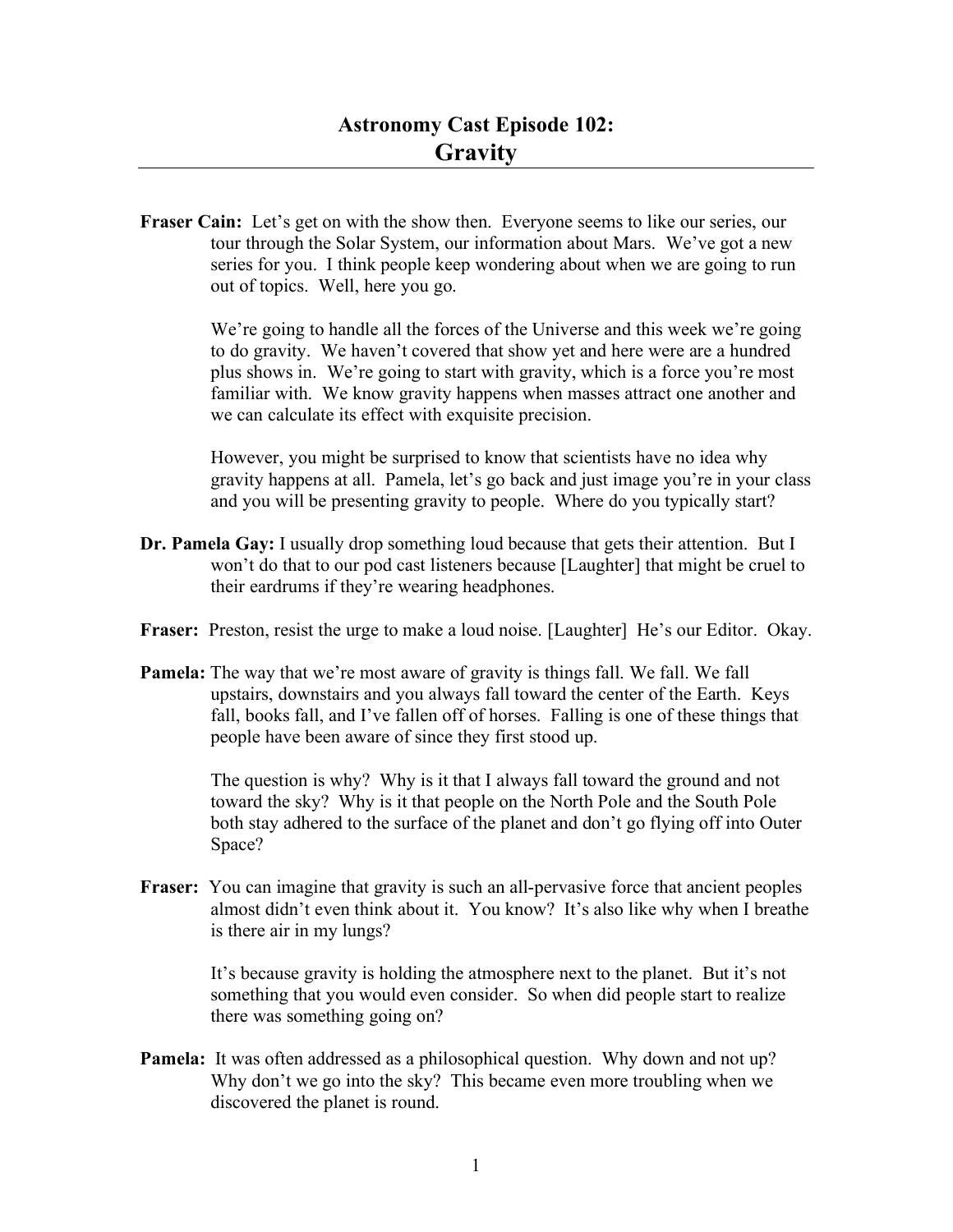Galileo did our first scientific investigations of gravity. Everyone has heard the stories of Galileo dropping things off the Leaning Tower of Pisa. No one knows if that actually happened. If it happened, he certainly didn't document it. Galileo was one of these people who documented everything.

But, what he did do was roll balls down inclines, which doesn't sound all that exciting but prior to Galileo's investigations we had Aristotle's ruling the days ruling the day saying that objects started in motion always come to a stop. Everything comes to rest.

That was the way we viewed the Universe because friction does cause everything on the planet Earth to generally stop. But Galileo, through very careful investigations, realized objects of different masses, shapes and sizes only fall differently as a result of how they interact with air.

He realized that if you have an object moving across a smooth enough surface and it goes down an incline, it would go up an incline to the exact same height on the other side. He was able to start saying, gravity is this thing that is causing the ball to go down the incline and the go up the other side.

- **Fraser:** Now as I remember Galileo used ramps as a way to slow the whole process down. That is was impossible to measure if you just drop things but if you put things on very slanted inclines there was a way that he could actually start to measure how long things were taking to drop.
- **Pamela:** He was actually using water clocks. This was a really cool way to basically say if you have a bucket filled with water with a little tiny hole in it and there is a large enough surface area to that bucket – because surface area plays a role in how fluids flow - and it's a short enough period of time then you open up the spicket on the bucket and let the water start dropping out into the Galileo equivalent of a graduated cylinder. You measure the volume of water that comes out while the ball is rolling down the incline.

It's a surrogate for measuring time. If you assume that one drop of water falls per one second and you can figure out the volume of one drop of water, the volume becomes a measure of time. He was able to figure out this acceleration measurement for how balls fall down. They have this speed for the first second, this much larger speed for the second second; an even larger speed for the third second.

He was able to figure out all of this related to the angle of the incline, all sorts of really cool math. He did all of this using a water clock that he basically started and stopped by starting and stopping the water.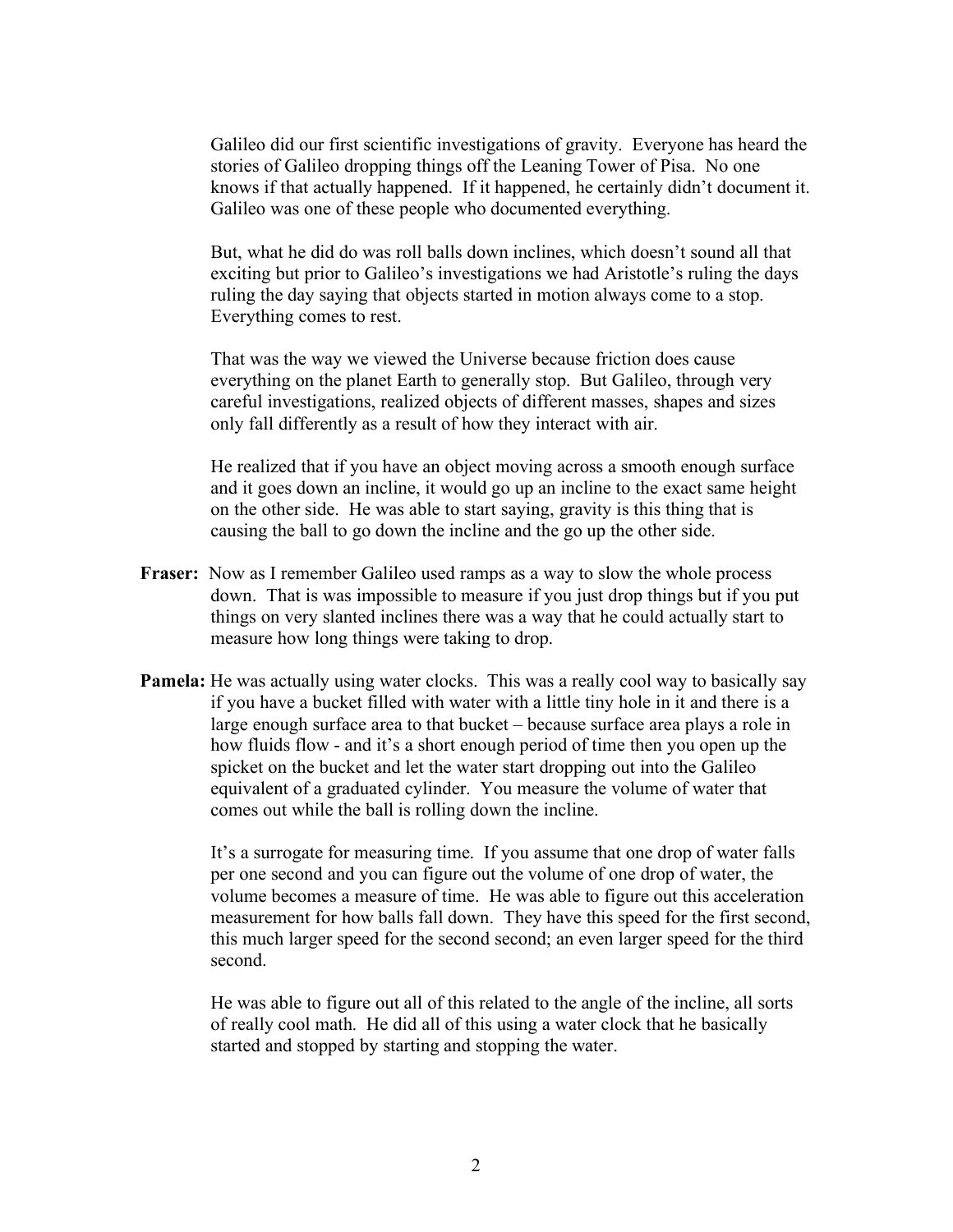- **Fraser:** And so the conclusion that Galileo came to was that the force of gravity is acceleration. I guess people always intuitively understood that. You fall off of a higher drop and you're going to get hurt worse. [Laughter] But I don't think they realized exactly how that worked.
- **Pamela:** One of the coolest things about what Galileo did was he put together the whole notion that any two objects should fall at the same rate once you take into account air resistance.

This had actually been somewhat confusing before because if you imagine a barbell falling, if the rate at which something falls is a function of mass then if you replace the bar in the center of the barbell with a piece of string how does that know to fall at the same speed as the two bars connected solidly versus why would two balls without a string between them fall at a completely different rate.

- **Fraser:** Right and you can always go back to that example of a ball versus a feather, right? I guess they thought that the feather was lighter and so it would fall more slowly while the ball would fall more quickly.
- **Pamela:** Yes, and then you extend this idea out to small child falls slower than large man. Please don't do that experiment. It didn't really make sense though when you consider how does a man holding a child fall? Don't do that experiment either.

Galileo basically determined it was just air, its okay and moved on. We still don't know why though. This not knowing why was a problem that we continued to have for a while. Kepler came along and figured out equations to describe the motions of the planets. He didn't know why they were doing it but we had equations.

Galileo described mathematically how objects go down inclines and go up the other side but didn't know why. It was Newton who came along and according to the story saw an apple falls…

- **Fraser:** Did this really happen oh, he didn't get hit on the head, right? [Laughter]
- **Pamela:** No, apparently not. I mean, who knows? But according to the story Newton saw an apple fall, looked up and saw the Moon and decided that the Moon was falling. It was probably a more complicated train of logic.

He worked out that if the Moon was so far away and a certain size – well we don't really need the size that much – but if the Moon is this far away, and the apple is this far away and we look at how they're falling and the Earth is this size…..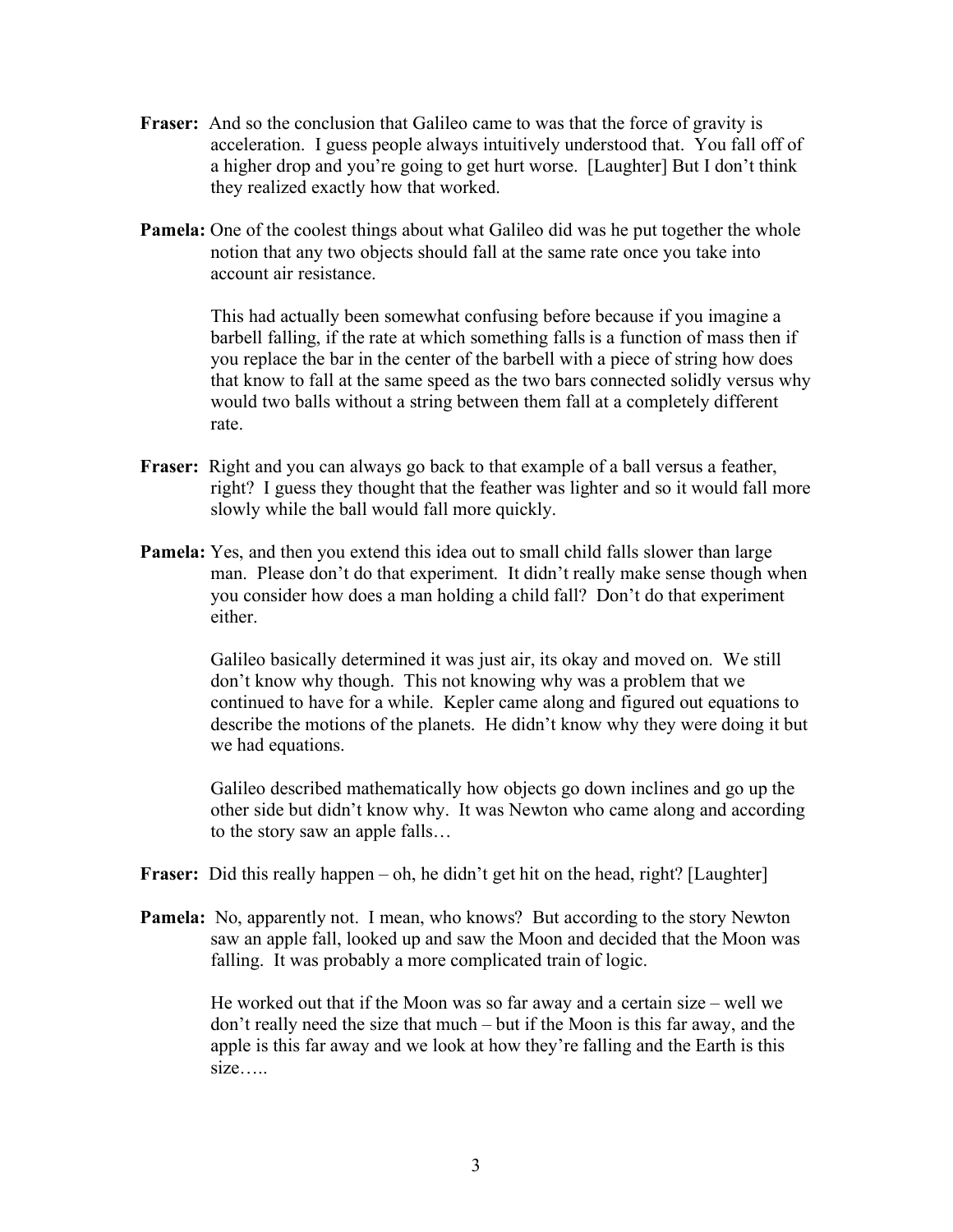Using lots of cool mathematics that you can actually do with basic algebra, he was able to figure out that the Moon was just falling around the planet and managing to miss it as it goes.

**Fraser:** I remember the thought experiment for this was where you imagine that you have a cannon and you're firing it sideways and the ball hits the ground a few hundred meters away. Then you tilt the cannon back and you have much more powerful cannon and you shoot it and the ball will land further downfield.

> You eventually get to the point where the cannon is strong enough that the ball just goes all the way around the Earth and lands back on the guy who fires it. Eventually you can keep shooting it harder and harder until the ball just goes all the way around and it's falling but it's like the Earth just keeps moving out of the way.

**Pamela:** Newton was able to take that idea and go: "Oh, Moon falling; oh, Earth falling around Sun." All of a sudden what we see is everything is falling but the curvature of its fall doesn't allow it to ever make it to the object it is falling toward. That is a kinda neat image and he had really neat math to go with it.

> Then unfortunately there are things like oh, the planet Mercury that screwed things up. It was all well and good; we were able to find Uranus because of Newton's applications.

There were two different scientists, two different mathematicians one in England who did lots of equations and threw out lots of possibilities and one in France, who basically did one calculation, threw out one possibility.

Then an observer went out and looked at the Frenchman's coordinates and discovered a new planet. All of a sudden Uranus' orbit made sense. But, Mercury's didn't so we waited around trying to figure out what is wrong with gravity.

Then Einstein came along. Einstein was able to give a reason for gravity existing. Look at gravity as a curvature to the Space Time Continuum.

**Fraser**: Whoa! Explain that.

**Pamela:** Yeah, I know, it's a kinda big jump.

**Fraser:** Like I'm sure people thought well that was helpful. [Laughter] Thanks Einstein.

**Pamela:** Yeah, he just sorta reformulated how you're supposed to visualize all of everything. He came along and said basically imagine Space as more dimensions such that the gridlines of our three-dimensional grid get tightly packed as you get closer to the Sun because you're falling in toward the Sun.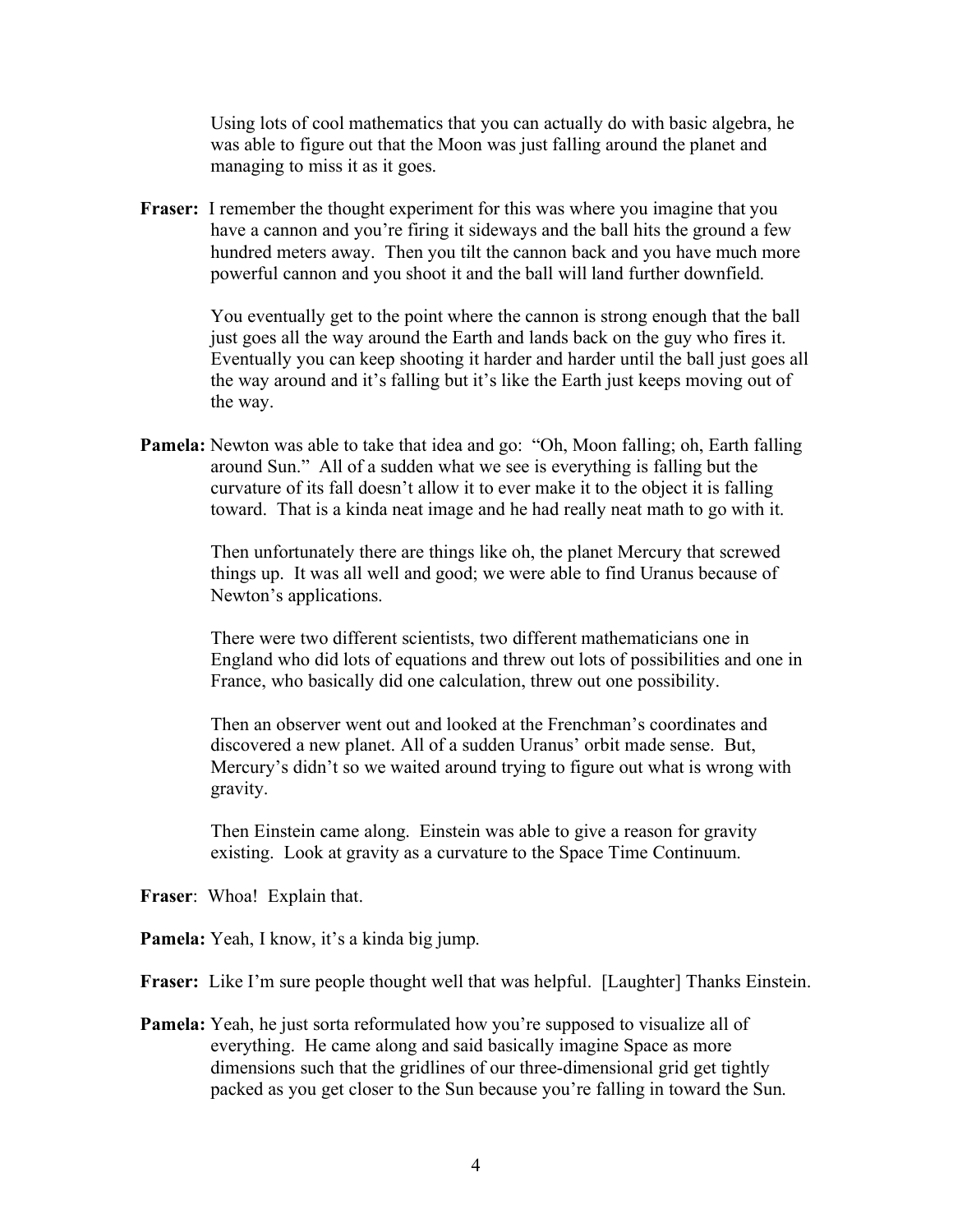- **Fraser:** I think the analogy we always use is like a rubber sheet with a bowling ball on it.
- **Pamela:** You can imagine that in our flattened Universe, our flattened Solar System, the Sun creates a deep pocket in our plastic sheet of Space. If you've ever seen crazy skateboarders, they can get themselves going around the edges of bowls.

If you watch crazy bicyclists, they'll get themselves going around the inside of velodromes which are curved surfaces. You can imagine the planet Earth as it rolls along Space moving around the rim of some sort of Cosmic Velodrome where it is the Sun that defines the center of the particular curve that we're orbiting around in.

- **Fraser:** Just to backtrack for a second what exactly was the problem with Mercury?
- **Pamela:** Its orbit wasn't going at the correct rate. We have an entire show on Relativity that people can go back and listen to that brings this up. Basically the problem is that its orbit precesses in a way that we couldn't fully account for.
- **Fraser:** Ah, and the word precess?
- **Pamela:** That means that it's an ellipse and where the end of the ellipse is changes over time.
- Fraser: Okay, no I see. You've got like an oval like a loop and Mercury is going around the loop and you're sort of tracing this oval but the oval's position is slowly rotating like a Spirograph.
- **Pamela:** Yeah, the kid's toy.
- **Fraser:** Okay and so the position of where that oval of Mercury's orbit was supposed to be didn't match up what Newton had predicted. And Einstein said that's because of Space Time Continuum and all that junk.
- **Pamela:** Right and then some mathematician came along and beat them with a stick and said it's an ellipse not an oval because mathematicians like to do that. So we have this problem with Newton's understanding of gravity and Einstein came along and announced he had a new formulation. It's all a curvature of Space. Gravity is nothing more than geometry.

The problem is gravity breaks at the beginning of the Universe and in centers of Black Holes. Things just get so dense that infinity signs start popping up and dividing by zeros starts popping up and much badness occurs.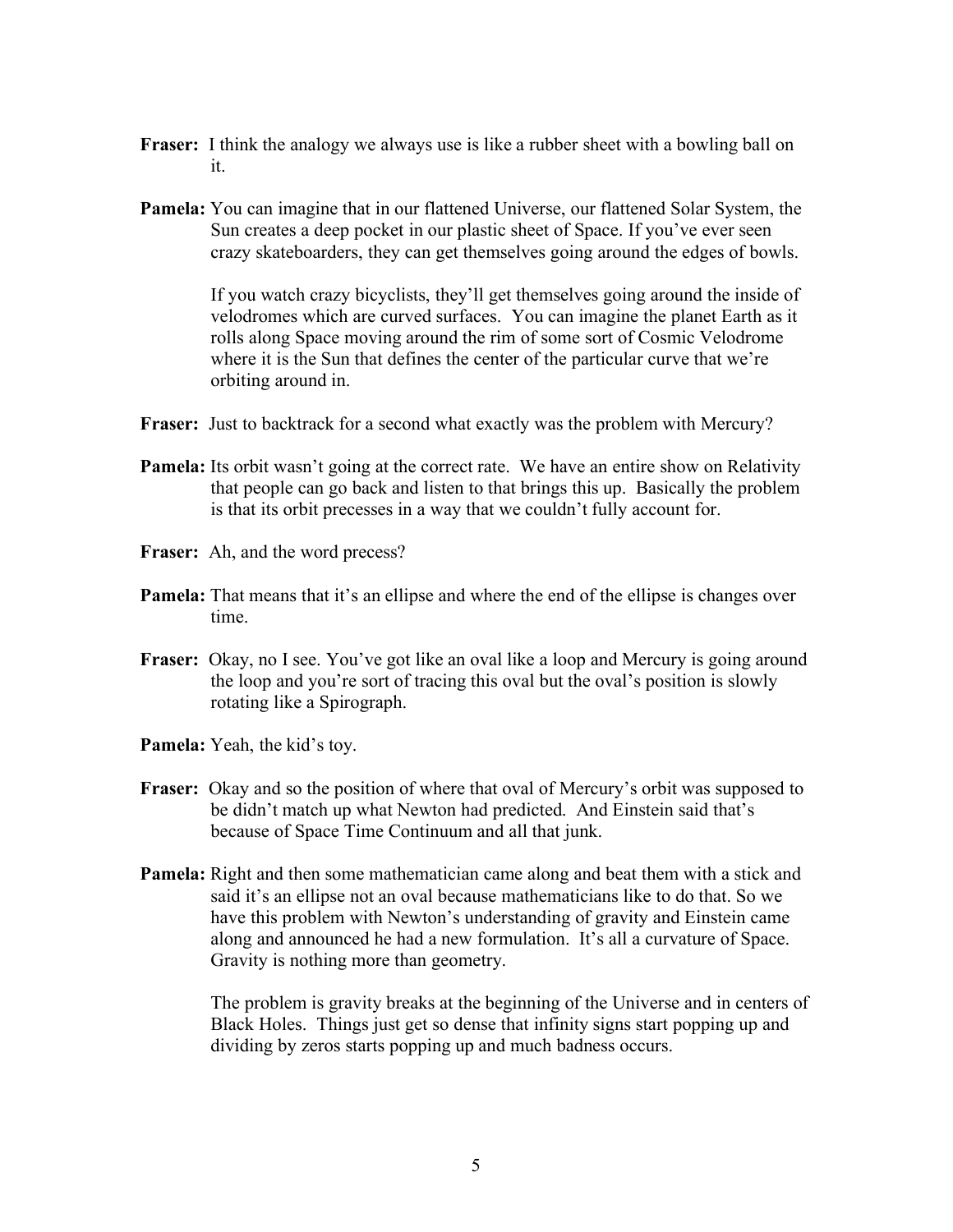About the time that people decided this is bad and math can't handle this, we also started building a standard model of particle physics where we look at other forces - which we will talk about in succeeding shows – such as electricity and magnetism, which is the electromagnetic force.

We started looking at them and realized there were photons, particles of light! They carry these forces. They cause the electric force they cause the magnetic force. The electromagnetic is one force.

We realized other forces, the weak force, the strong force, also had little particles we call bosons that walk around at extraordinarily high speeds and carry the force with them and communicate from one point to another.

In this particle physics way of viewing Space and time in particle physics, people began to say there must be some particle, some boson – we called it a graviton – that is the little particle that carries the force of gravity that communicates gravity from one object to another.

This causes objects to realize that an object in one place has moved and the realization that this move affects the other objects to be affected differently by the one that has moved.

It raises all sorts of all interesting questions like how fast is gravity communicated. All these questions pointed at this little particle, this graviton that we can't detect. This is one of the biggest annoyances in particle physics.

- Fraser: Right, so we've moved on to the question that a 4 year-old would ask, right? Why is there gravity? [Laughter]
- **Pamela:** And the answer if you listen to Einstein is it's the curvature of Space and time.
- **Fraser:** But why is there a curvature of Space and time?
- **Pamela:** Because there is. Because mass for reasons that we can't really explain causes the space around it to essentially grow hills and valleys that we can't see except in the motions of objects.

**Fraser:** But WHY?

**Pamela:** BECAUSE [Laughter] this is the way our Universe is ....

**Fraser:** [Laughter] The point you were saying is that the thought was maybe there are particles communicating back and forth somehow. And that's the attraction, right, is our defining the curvature of Space and we have these gravitons.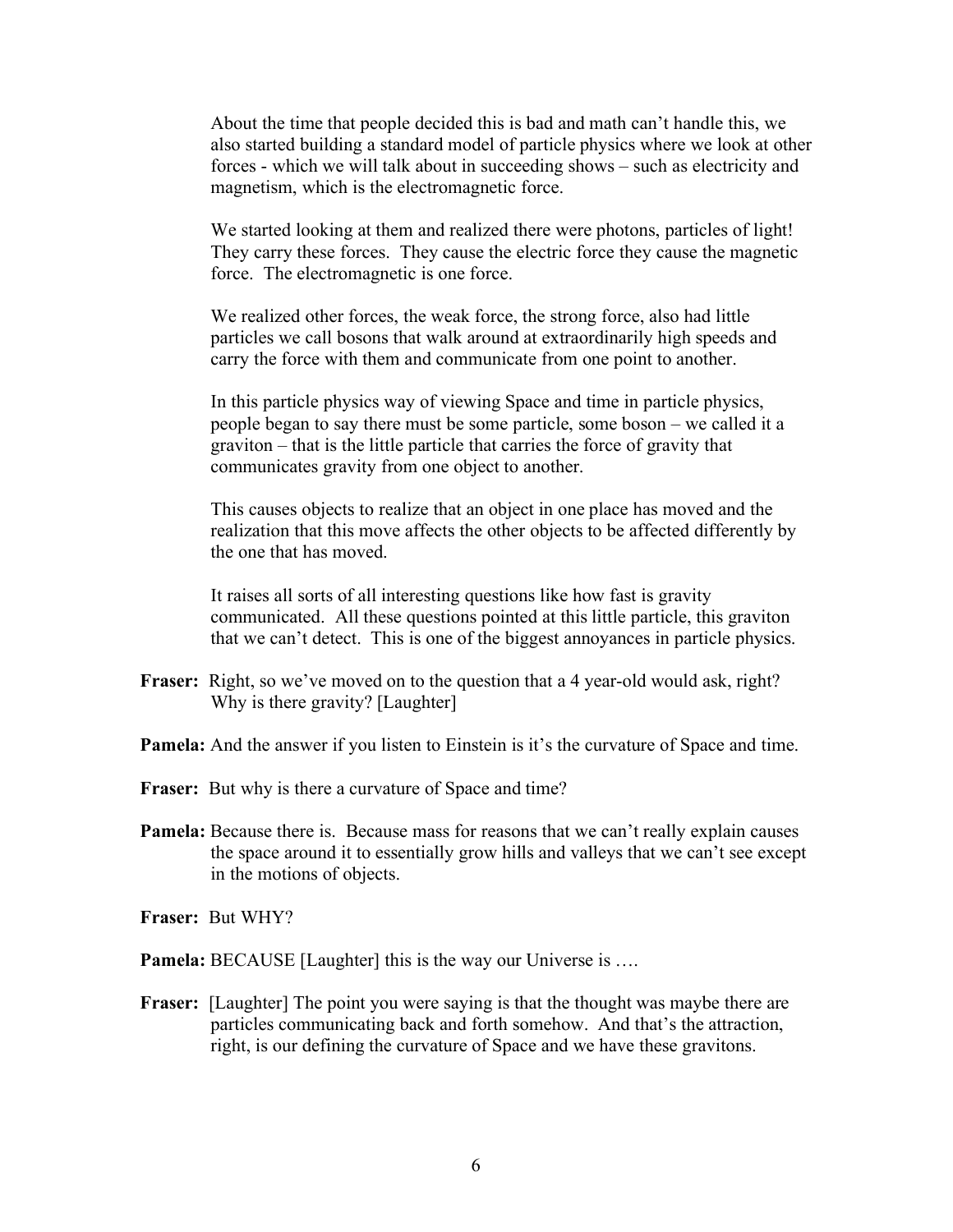- **Pamela:** That's the crazy thing though, once you invoke the gravitons you no longer need to invoke the curvature of Space. We now have two views.
- **Fraser:** Right, the little rubber bands going almost going back and forth.
- **Pamela:** Yeah and the crazy thing about this graviton notion is first of all it is a particle that has no mass because it moves at the speed of light as near as we can tell. There are gravitons flying through us all the time.

If we built a detector the size of Jupiter and planted it next to something like a neutron star we'd have to wait years before maybe one graviton caused something to happen in the detector. We couldn't tell the difference between that event and what neutrinos cause.

Neutrinos really don't interact with anything either so we can't ever really detect gravitons, except maybe through radiation. This is one of the cool things about particle physics – particles are little blobs of stuff but they're also waves.

We talked about the wave particle duality in a past episode. When we look out at things like pairs of neutron stars orbiting one another we see their orbits changing over time.

This is gravitational radiation at a certain level carrying energy away. This is gravity waves, something that LIGO and LISA are hoping to be able to detect. We are still working to get there.

- **Fraser:** Okay so if the particle theory is right, if there are these gravitons then you have this gravitational radiation that would be given off. It should in some way be detected through some mechanism, right?
- **Pamela:** Yeah through gravity waves.
- **Fraser:** Right and that's where we get the whole thing about gravity waves which I think we've done a show on that as well. So that's the one camp and I guess would there be a way that you could detect these gravitons in a particle accelerator?

**Pamela:** No.

**Fraser:** No. Not at all? No chance?

**Pamela:** No.

**Fraser:** Not even theoretically? [Laughter] Okay, fine! I won't go with that line of questioning anymore. Then the competing thought is that it's just purely geometry. That is the way you might as well ask why are there triangles.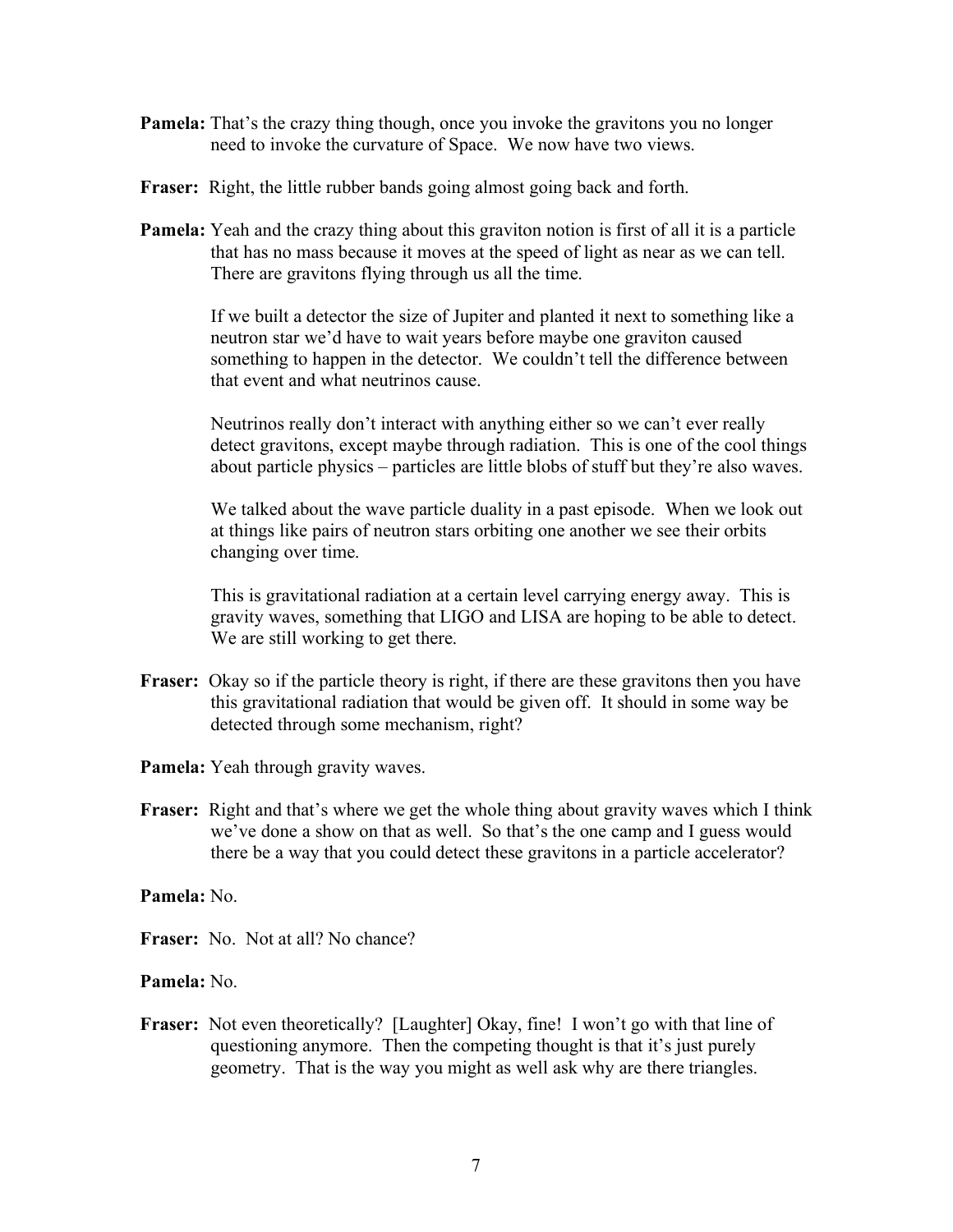**Pamela:** The problem is that we know that our understanding of particle physics is incomplete and we know that the geometric understanding of gravity is incomplete because we can't describe the insides of Black Holes without math breaking. We can't describe the earliest moments of the Universe without math breaking.

> Having gone from basically philosophical understandings of why things fall to mathematical descriptions of how things accelerate down inclines to Kepler's equations describing planetary motion to Newton's formulation of the Laws of Physics – or at least the Laws of Kinematics and Gravity – to Einstein's formulations of Relativity, we've been building and building a more comprehensive view of gravity. But we're still not complete.

We know that there still needs to be some way to unite Quantum Mechanics and gravity and actually be able to write down equations that describe the centers of Black Holes, to describe the earliest moments of the Universe.

We're not there yet. There needs to be a new brilliant person born into the Universe, or at least born onto the planet Earth. Someone on another planet might already have figured this all out.

**Fraser:** Now how fast does gravity move? I know that Einstein made some predictions.

**Pamela:** The belief – and there is some evidence for this – is that gravity propagates at the speed of light. That if you suddenly blink the Sun into some other part of Space using a transporter beam technology that will never exist, the Earth would merrily continue happily orbiting as if nothing had happened for 8 minutes.

> Then at the end of that time, we would cease to receive light and we would start moving in a straight line instead of on the orbit that we're presently in because the Sun's light would stop hitting us and the Sun's gravitons would stop communicating with us that we should bend.

- **Fraser:** What is the mechanism that they're trying to test this out? I guess gravity waves is one?
- **Pamela:** Gravity waves are one. A neat experiment that didn't work at least the theorists are saying the interpretation is wrong – was trying to look at how does light bend around objects?

And if that object that it's bending around happens to be moving can we separate out the object's motion and the rate at which light bends around it and learn anything meaningful?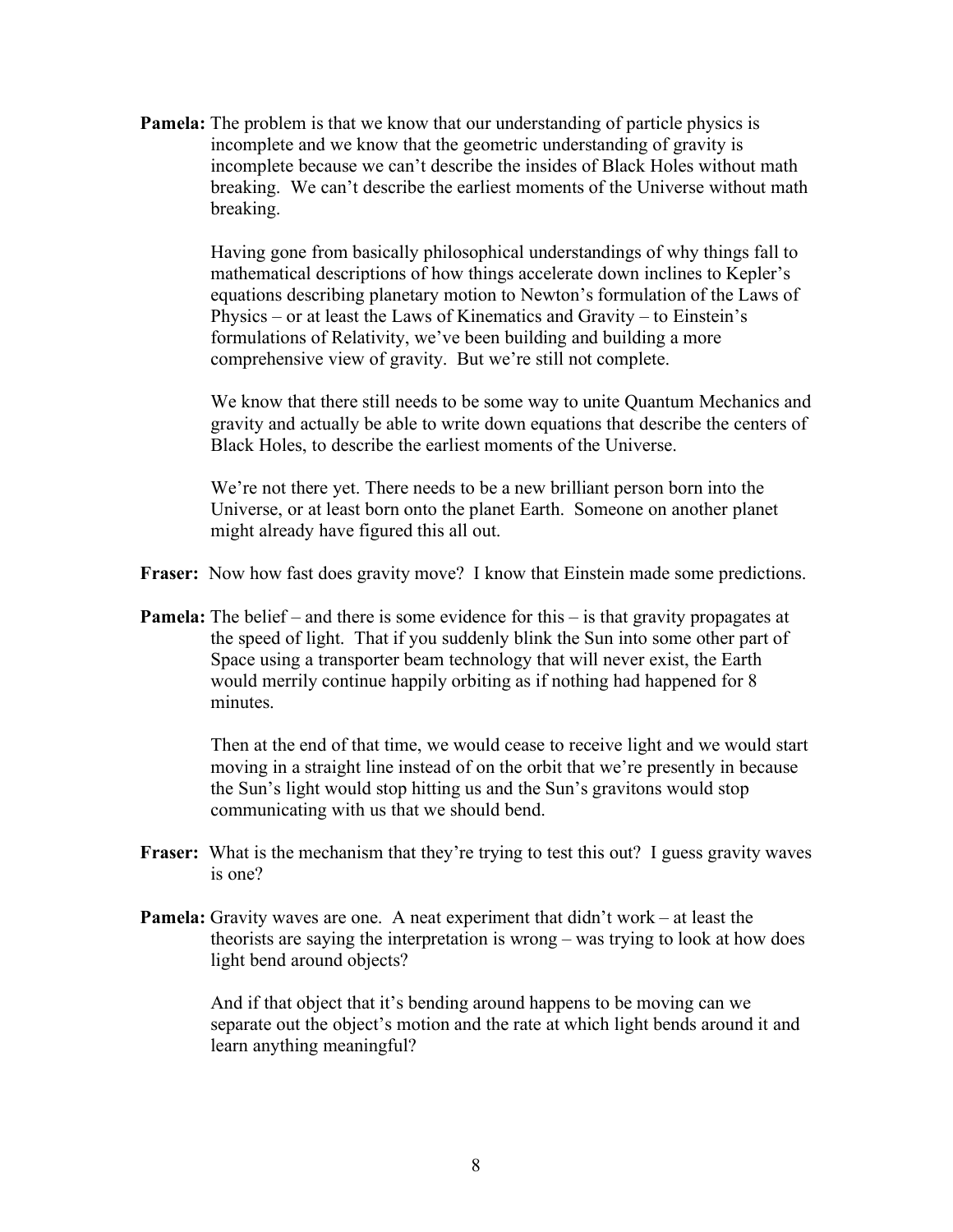There is a set of observations done in I believe 2002 where they looked at how Quasar light bent around Jupiter as Jupiter moved between a series of Quasars. The interpretations were messy.

The observations didn't have high enough accuracy. People are trying to find new and interesting experimental ways and like you said, we're looking for gravity waves.

- **Fraser:** So the hope is that as a heavy object moves in front of some distant bright object you'll get the light beam tweaked, not instantaneously but at the speed at which the gravity is propagating out from the planet itself.
- **Pamela:** Yeah.
- **Fraser:** Okay, now I remember reading somewhere that gravity even though we think it is really strong, it's actually kind of weak isn't it?
- **Pamela:** It is over large distances the force that tends to have the most affect on the Universe. On small scales, electrons and protons do not care about the gravitational pull of the one on the other.

All they care about is the electrical force. On small scales with small masses it's extremely weak and the other three forces all dominate on the smallest scales.

**Fraser:** Sure, you could pick up an object from a table – pick up a coin from a table – and the nuclear force holding the atoms in your hand together vastly overpower the meager force of the entire Earth pulling on that coin on the table and just your fingers can overcome that just the force holding your fingers together.

> Stick a fridge magnet on the fridge and bang you've got that little magnet completely overpowering the force of the Earth. It's not until you get neutron stars in Black Holes where those forces are gone.

**Pamela:** An interesting thought experiment that basically came out of one of my classmate's mathematical errors when I was in graduate school was to just sort out what is the self-gravity of the human body?

> If you take a human body and pull all of its atoms apart so that it's only held together with gravity all it would take is a breath to dispel all those atoms and shatter the human form.

So, it's all the chemical bonds, all the molecular bonds, all these things that are because of the strong force, the weak force, the electromagnetic force, that hold you and I together and gravity that holds us on the planet.